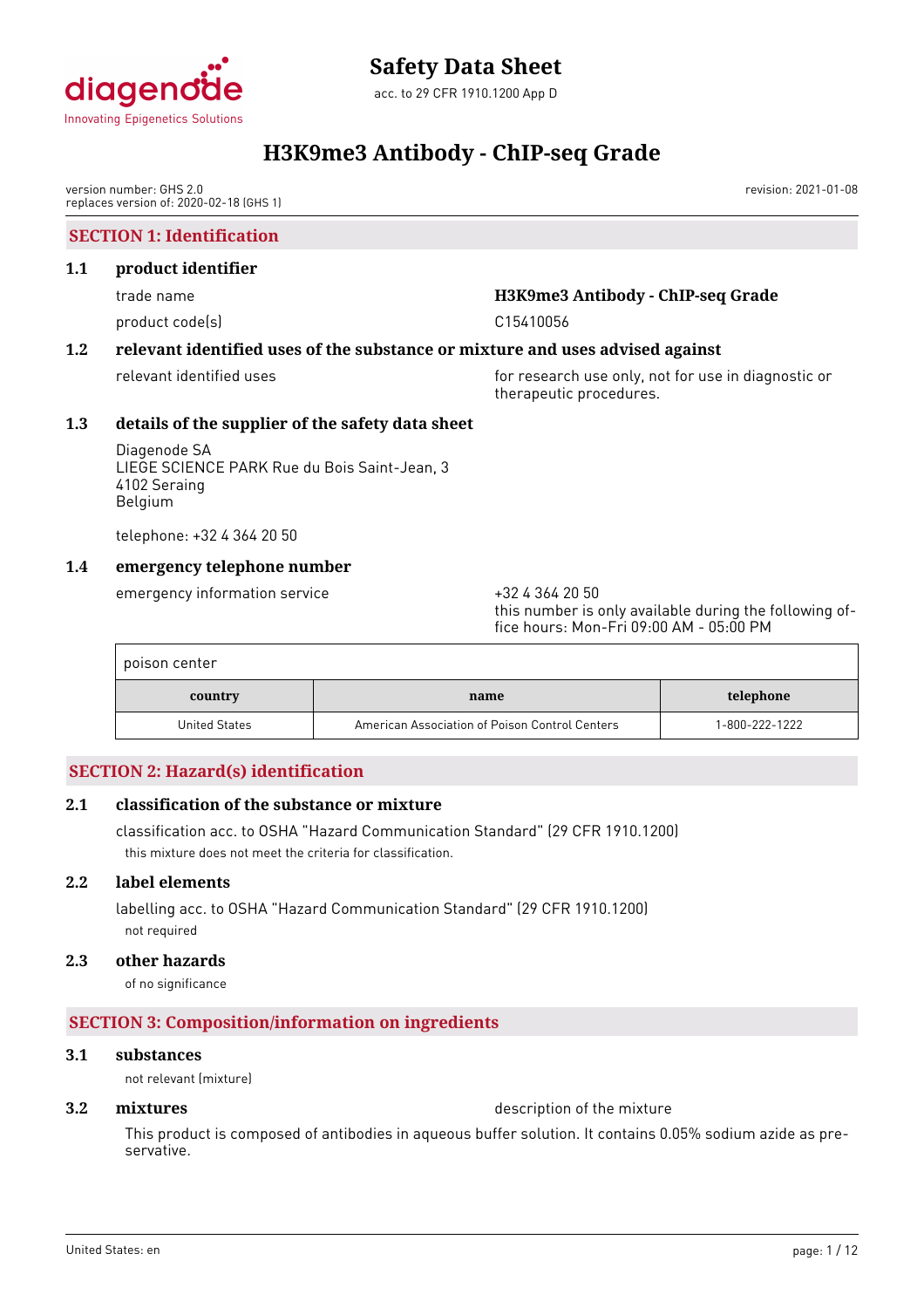

revision: 2021-01-08

version number: GHS 2.0 replaces version of: 2020-02-18 (GHS 1)

#### **SECTION 4: First-aid measures**

#### **4.1 description of first-aid measures**

#### general notes

do not leave affected person unattended. remove victim out of the danger area. keep affected person warm, still and covered. take off immediately all contaminated clothing. in all cases of doubt, or when symptoms persist, seek medical advice. in case of unconsciousness place person in the recovery position. Never give anything by mouth.

#### following inhalation

if breathing is irregular or stopped, immediately seek medical assistance and start first aid actions. provide fresh air.

#### following skin contact

wash with plenty of soap and water.

#### following eye contact

remove contact lenses, if present and easy to do. Continue rinsing. irrigate copiously with clean, fresh water for at least 10 minutes, holding the eyelids apart.

#### following ingestion

rinse mouth with water (only if the person is conscious). do NOT induce vomiting.

#### **4.2 most important symptoms and effects, both acute and delayed**

symptoms and effects are not known to date.

### **4.3 indication of any immediate medical attention and special treatment needed**

none

#### **SECTION 5: Fire-fighting measures**

#### **5.1 extinguishing media**

suitable extinguishing media water spray, BC-powder, carbon dioxide (CO2)

unsuitable extinguishing media

water jet

#### **5.2 special hazards arising from the substance or mixture**

hazardous combustion products nitrogen oxides (NOx)

#### **5.3 advice for firefighters**

in case of fire and/or explosion do not breathe fumes. coordinate firefighting measures to the fire surroundings. do not allow firefighting water to enter drains or water courses. collect contaminated firefighting water separately. fight fire with normal precautions from a reasonable distance.

#### **SECTION 6: Accidental release measures**

#### **6.1 personal precautions, protective equipment and emergency procedures**

for non-emergency personnel

remove persons to safety.

for emergency responders

wear breathing apparatus if exposed to vapors/dust/aerosols/gases.

#### **6.2 environmental precautions**

keep away from drains, surface and ground water. retain contaminated washing water and dispose of it.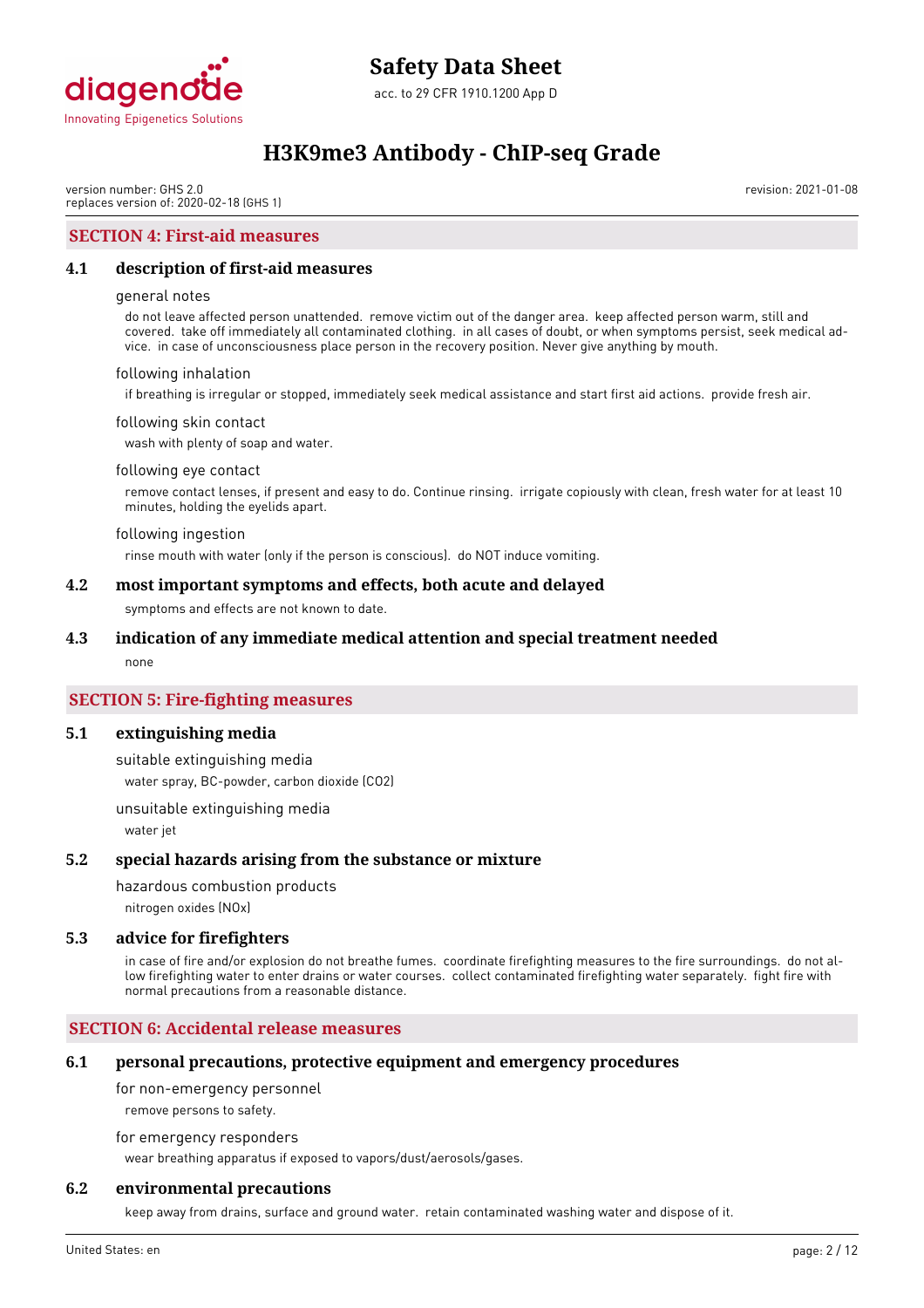

acc. to 29 CFR 1910.1200 App D

# **H3K9me3 Antibody - ChIP-seq Grade**

version number: GHS 2.0 replaces version of: 2020-02-18 (GHS 1) revision: 2021-01-08

# **6.3 methods and material for containment and cleaning up**

advice on how to contain a spill

covering of drains

# advice on how to clean up a spill

wipe up with absorbent material (e.g. cloth, fleece). collect spillage: sawdust, kieselgur (diatomite), sand, universal binder

# appropriate containment techniques

use of adsorbent materials.

# other information relating to spills and releases

place in appropriate containers for disposal. ventilate affected area.

# **6.4 reference to other sections**

hazardous combustion products: see section 5. personal protective equipment: see section 8. incompatible materials: see section 10. disposal considerations: see section 13.

# **SECTION 7: Handling and storage**

# **7.1 precautions for safe handling**

#### recommendations

- measures to prevent fire as well as aerosol and dust generation

use local and general ventilation. use only in well-ventilated areas.

#### advice on general occupational hygiene

wash hands after use. do not eat, drink and smoke in work areas. remove contaminated clothing and protective equipment before entering eating areas. never keep food or drink in the vicinity of chemicals. never place chemicals in containers that are normally used for food or drink. keep away from food, drink and animal feedingstuffs.

### **7.2 conditions for safe storage, including any incompatibilities**

control of the effects

protect against external exposure, such as frost

### **7.3 specific end use(s)**

see section 16 for a general overview.

### **SECTION 8: Exposure controls/personal protection**

#### **8.1 control parameters**

this information is not available.

# **8.2 exposure controls**

appropriate engineering controls

general ventilation.

individual protection measures (personal protective equipment)

#### eye/face protection

wear eye/face protection.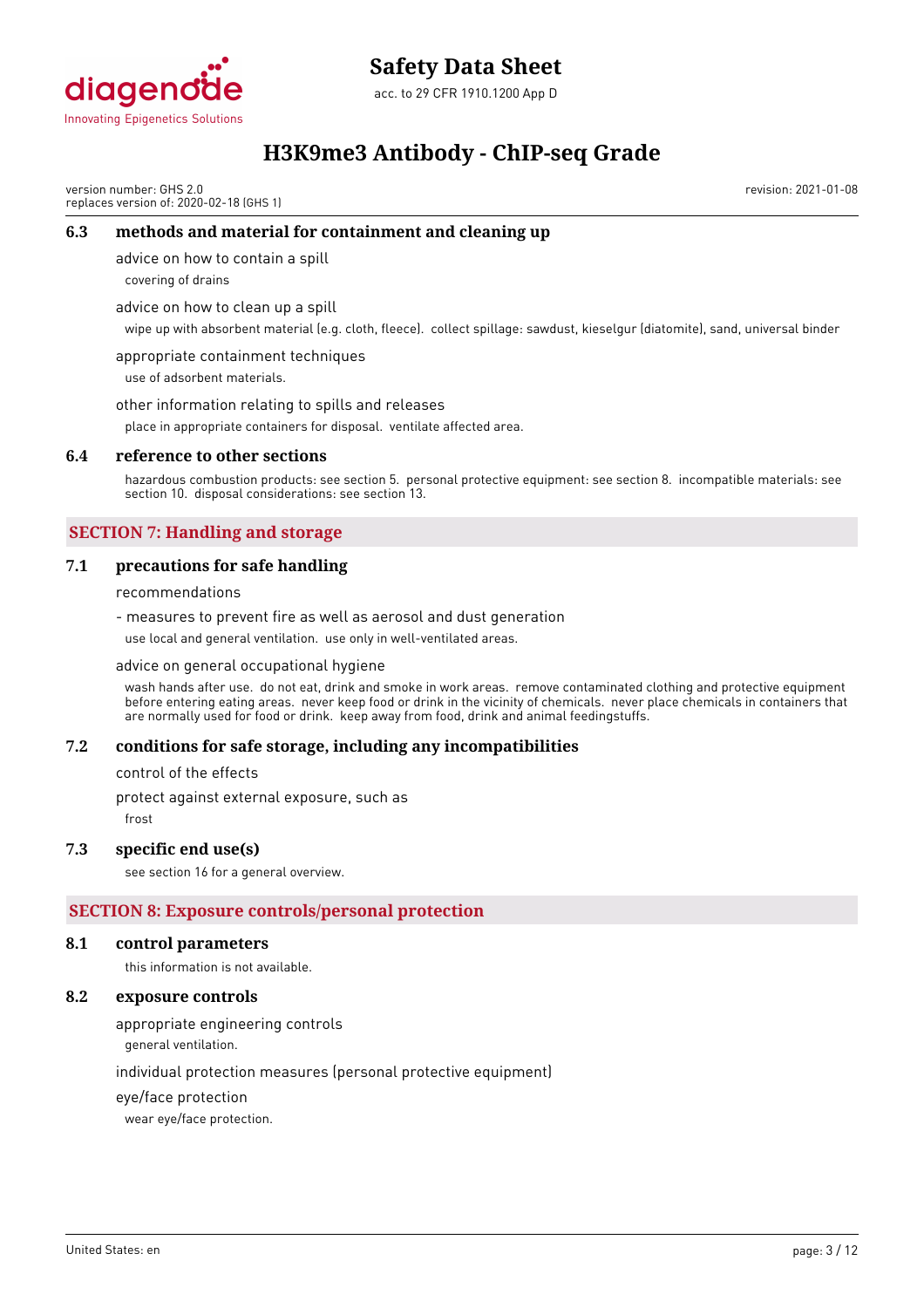

version number: GHS 2.0 replaces version of: 2020-02-18 (GHS 1) revision: 2021-01-08

skin protection

#### - hand protection

wear suitable gloves. chemical protection gloves are suitable, which are tested according to EN 374. check leak-tightness/ impermeability prior to use. in the case of wanting to use the gloves again, clean them before taking off and air them well. for special purposes, it is recommended to check the resistance to chemicals of the protective gloves mentioned above together with the supplier of these gloves.

#### - other protection measures

take recovery periods for skin regeneration. preventive skin protection (barrier creams/ointments) is recommended. wash hands thoroughly after handling.

#### respiratory protection

in case of inadequate ventilation wear respiratory protection.

#### environmental exposure controls

use appropriate container to avoid environmental contamination. keep away from drains, surface and ground water.

### **SECTION 9: Physical and chemical properties**

### **9.1 information on basic physical and chemical properties**

#### **appearance**

| physical state | liquid    |
|----------------|-----------|
| color          | colorless |
| odor           | odorless  |

#### **other safety parameters**

| pH (value)                              | not determined                                |
|-----------------------------------------|-----------------------------------------------|
| melting point/freezing point            | not determined                                |
| initial boiling point and boiling range | not determined                                |
| flash point                             | not determined                                |
| evaporation rate                        | not determined                                |
| flammability (solid, gas)               | not relevant, (fluid)                         |
| vapor pressure                          | not determined                                |
| density                                 | not determined                                |
| vapor density                           | this information is not available             |
| relative density                        | information on this property is not available |
| solubility(ies)                         | not determined                                |
| partition coefficient                   |                                               |
| - n-octanol/water (log KOW)             | this information is not available             |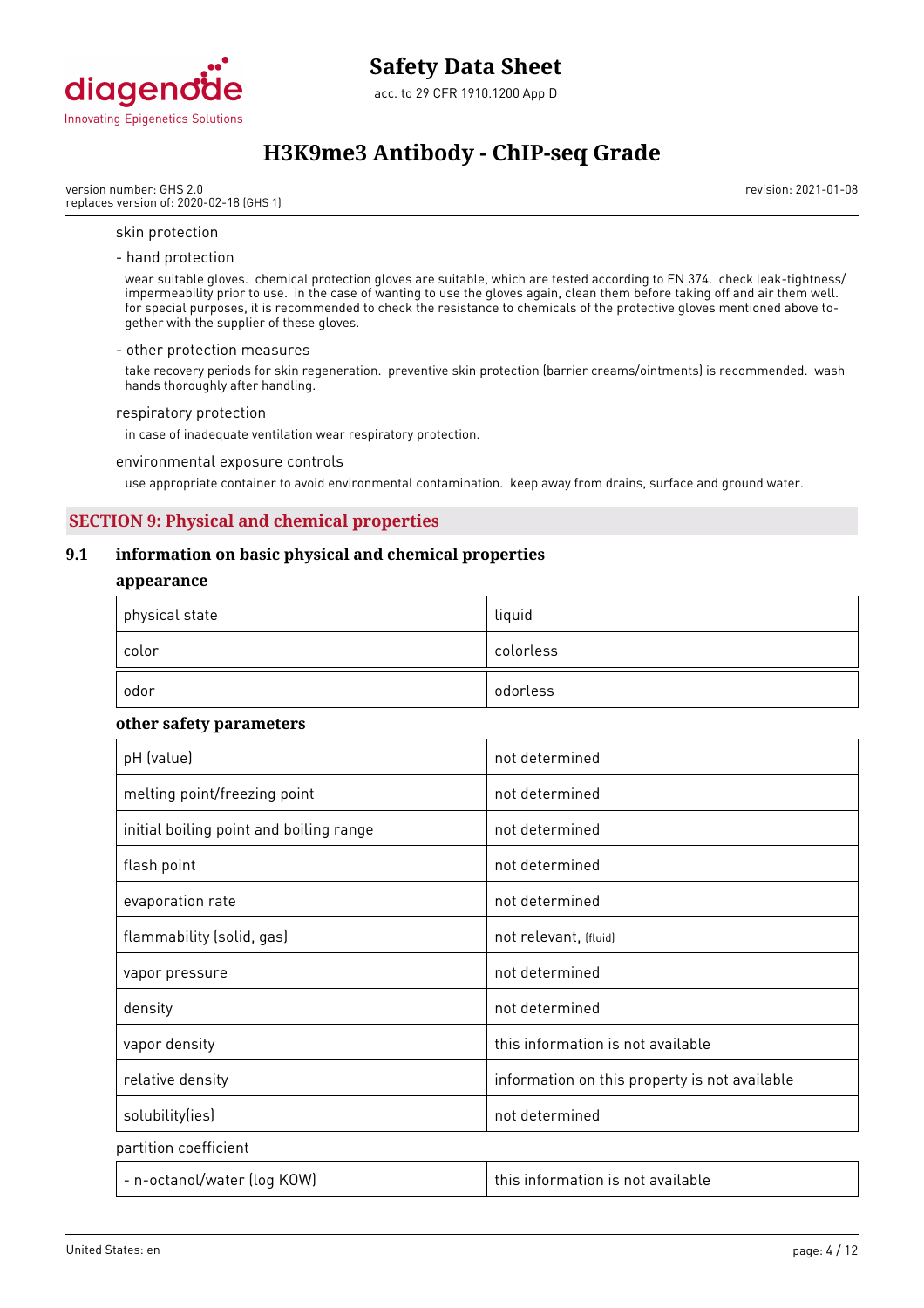

acc. to 29 CFR 1910.1200 App D

# **H3K9me3 Antibody - ChIP-seq Grade**

version number: GHS 2.0 replaces version of: 2020-02-18 (GHS 1) revision: 2021-01-08

|     | auto-ignition temperature | not determined                     |
|-----|---------------------------|------------------------------------|
|     | viscosity                 | not determined                     |
|     | explosive properties      | none                               |
|     | oxidizing properties      | none                               |
| 9.2 | other information         | there is no additional information |

### **SECTION 10: Stability and reactivity**

#### **10.1 reactivity**

concerning incompatibility: see below "Conditions to avoid" and "Incompatible materials".

#### **10.2 chemical stability**

the material is stable under normal ambient and anticipated storage and handling conditions of temperature and pressure.

#### **10.3 possibility of hazardous reactions**

no known hazardous reactions.

#### **10.4 conditions to avoid**

there are no specific conditions known which have to be avoided.

#### **10.5 incompatible materials**

there is no additional information.

#### **10.6 hazardous decomposition products**

reasonably anticipated hazardous decomposition products produced as a result of use, storage, spill and heating are not known. hazardous combustion products: see section 5.

### **SECTION 11: Toxicological information**

### **11.1 information on toxicological effects**

test data are not available for the complete mixture.

#### classification procedure

the method for classification of the mixture is based on ingredients of the mixture (additivity formula).

#### **classification acc. to OSHA "Hazard Communication Standard" (29 CFR 1910.1200)**

this mixture does not meet the criteria for classification.

acute toxicity

shall not be classified as acutely toxic.

skin corrosion/irritation

shall not be classified as corrosive/irritant to skin.

serious eye damage/eye irritation

shall not be classified as seriously damaging to the eye or eye irritant.

#### respiratory or skin sensitization

shall not be classified as a respiratory or skin sensitizer.

#### germ cell mutagenicity

shall not be classified as germ cell mutagenic.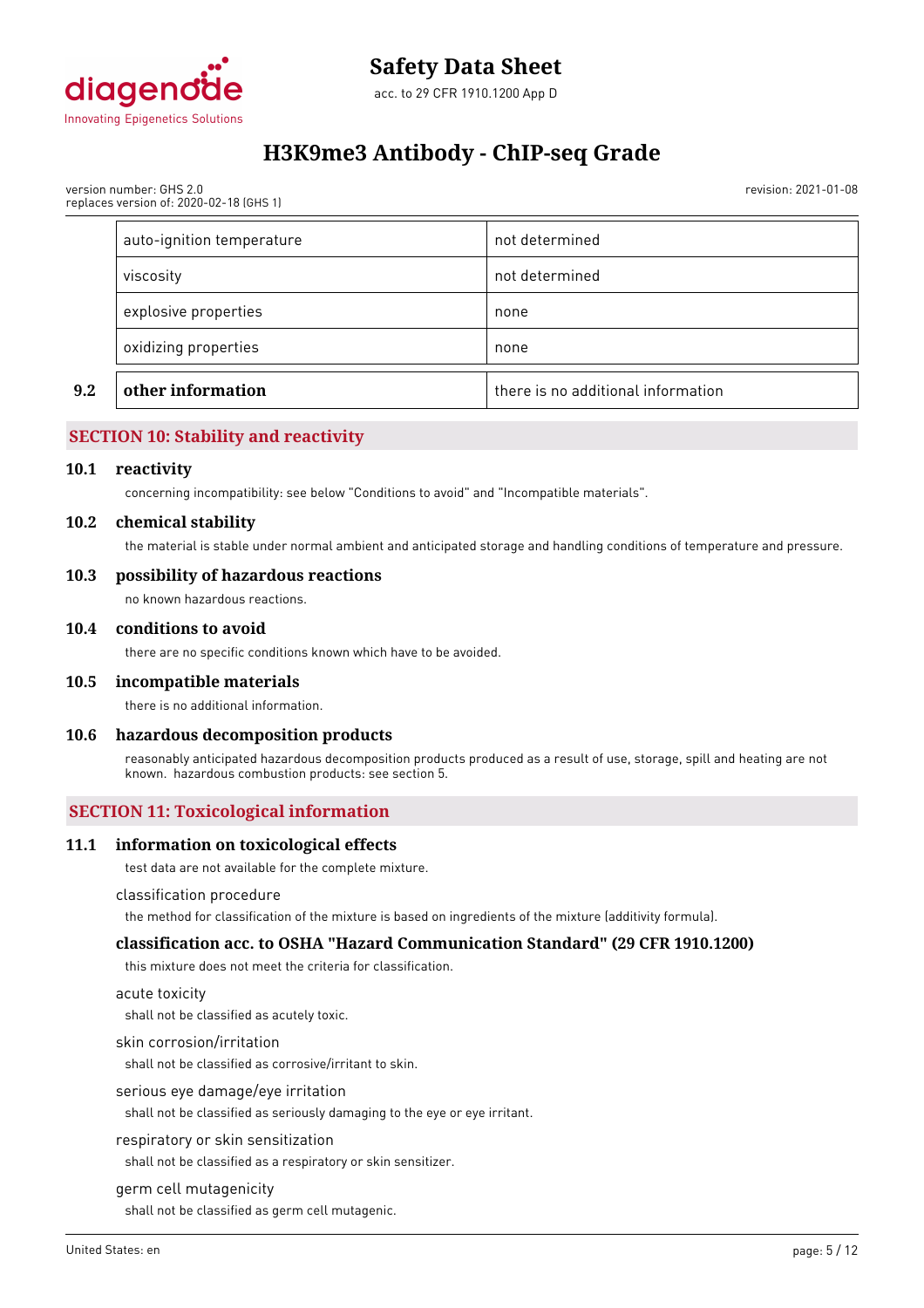

acc. to 29 CFR 1910.1200 App D



# **H3K9me3 Antibody - ChIP-seq Grade**

version number: GHS 2.0 replaces version of: 2020-02-18 (GHS 1) revision: 2021-01-08

carcinogenicity

shall not be classified as carcinogenic.

reproductive toxicity

shall not be classified as a reproductive toxicant.

specific target organ toxicity - single exposure shall not be classified as a specific target organ toxicant (single exposure).

specific target organ toxicity - repeated exposure shall not be classified as a specific target organ toxicant (repeated exposure).

#### aspiration hazard

shall not be classified as presenting an aspiration hazard.

### **SECTION 12: Ecological information**

#### **12.1 toxicity**

shall not be classified as hazardous to the aquatic environment.

# **12.2 persistence and degradability**

data are not available.

#### **12.3 bioaccumulative potential**

data are not available.

**12.4 mobility in soil**

data are not available.

**12.5 results of PBT and vPvB assessment** data are not available.

# **12.6 endocrine disrupting properties**

information on this property is not available.

#### **12.7 other adverse effects**

data are not available.

### **SECTION 13: Disposal considerations**

#### **13.1 waste treatment methods**

sewage disposal-relevant information

do not empty into drains. avoid release to the environment. Refer to special instructions/safety data sheets.

waste treatment of containers/packages

completely emptied packages can be recycled. handle contaminated packages in the same way as the substance itself.

#### **remarks**

please consider the relevant national or regional provisions. waste shall be separated into the categories that can be handled separately by the local or national waste management facilities.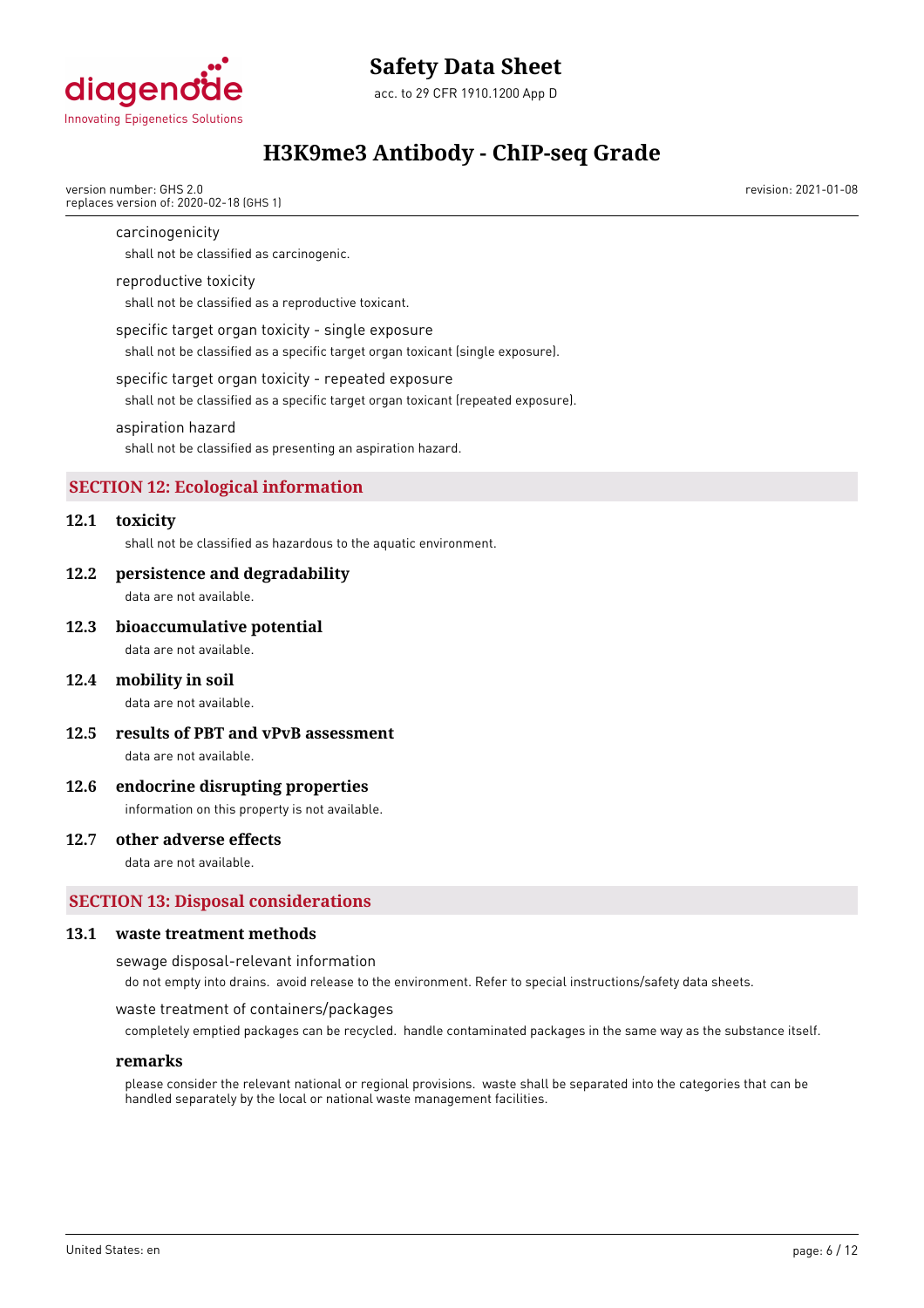

version number: GHS 2.0 replaces version of: 2020-02-18 (GHS 1) revision: 2021-01-08

### **SECTION 14: Transport information**

- 
- **14.2 IN proper shipping name** not assigned
- **14.3 transport hazard class(es)** not assigned
- **14.4 packing group** not assigned
- 

**14.1 UN number 14.1 UN number not subject to transport regulations** 

**14.5 environmental hazards non-environmentally hazardous acc. to the danger**ous goods regulations

**14.6 special precautions for user** there is no additional information.

### **14.7 transport in bulk according to Annex II of MARPOL and the IBC Code** the cargo is not intended to be carried in bulk.

# **Information for each of the UN Model Regulations**

**transport of dangerous goods by road or rail (49 CFR US DOT) - additional information** not subject to transport regulations.

# **International Maritime Dangerous Goods Code (IMDG) - additional information** not subject to IMDG.

# **International Civil Aviation Organization (ICAO-IATA/DGR) - additional information** not subject to ICAO-IATA.

### **SECTION 15: Regulatory information**

### **15.1 safety, health and environmental regulations specific for the product in question**

# **industry or sector specific available guidance(s)**

### **NPCA-HMIS® III**

Hazardous Materials Identification System. American Coatings Association.

| category            | rating | description                                                                                                                                                   |
|---------------------|--------|---------------------------------------------------------------------------------------------------------------------------------------------------------------|
| Chronic             |        | none                                                                                                                                                          |
| Health              |        | no significant risk to health                                                                                                                                 |
| Flammability        |        | material that will not burn under typical fire conditions                                                                                                     |
| Physical hazard     |        | material that is normally stable, even under fire conditions, and will not react with water,<br>polymerize, decompose, condense, or self-react. Non-explosive |
| Personal protection |        |                                                                                                                                                               |

#### **NFPA® 704**

National Fire Protection Association: Standard System for the Identification of the Hazards of Materials for Emergency Response (United States).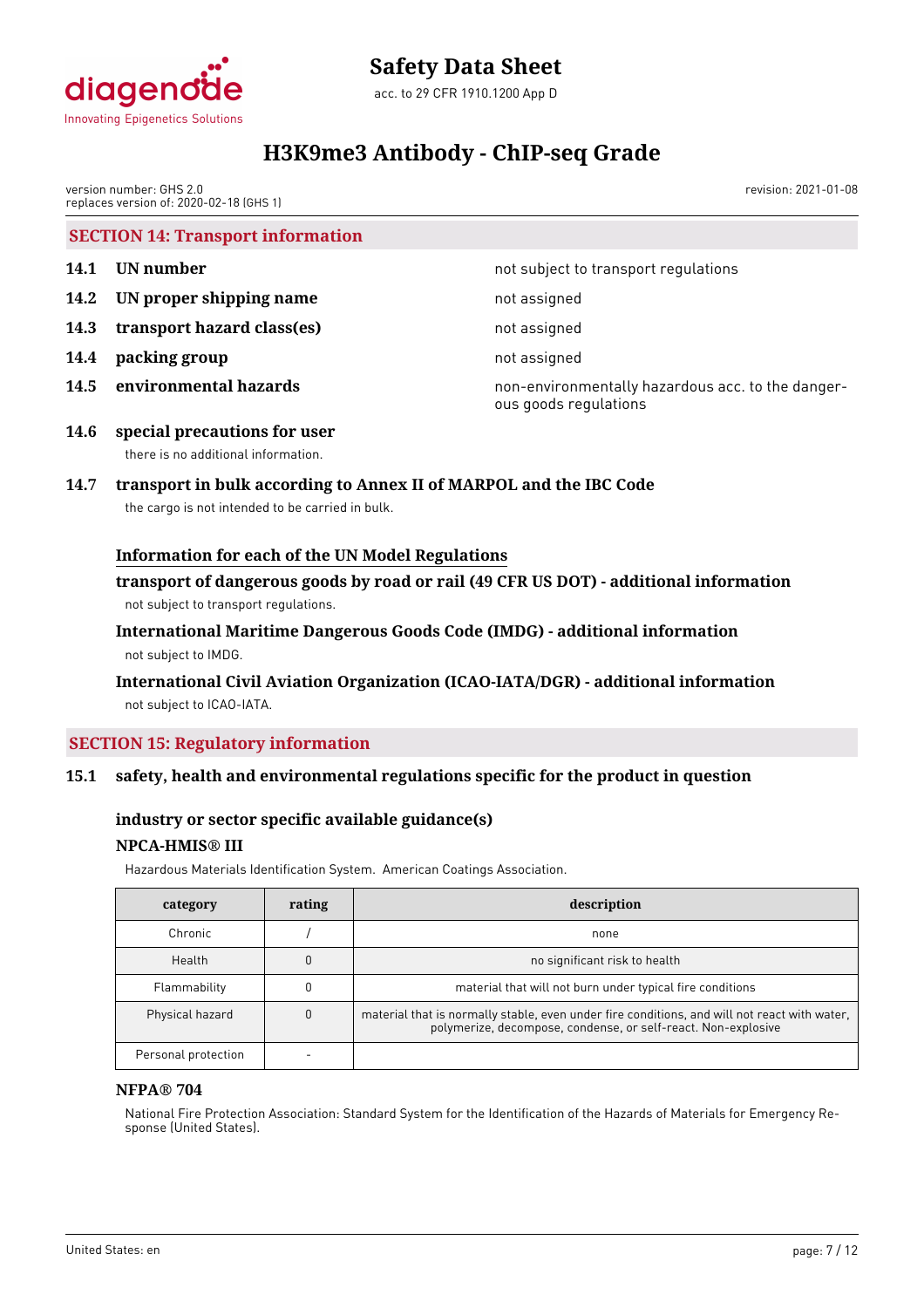

revision: 2021-01-08

version number: GHS 2.0 replaces version of: 2020-02-18 (GHS 1)

| category       | degree of<br>hazard | description                                                                                                      |
|----------------|---------------------|------------------------------------------------------------------------------------------------------------------|
| Flammability   |                     | material that will not burn under typical fire conditions                                                        |
| Health         | 0                   | material that, under emergency conditions, would offer no hazard beyond that of ordinary<br>combustible material |
| Instability    |                     | material that is normally stable, even under fire conditions                                                     |
| Special hazard |                     |                                                                                                                  |

### **15.2 Chemical Safety Assessment**

chemical safety assessments for substances in this mixture were not carried out.

# **SECTION 16: Other information, including date of preparation or last revision**

# **indication of changes (revised safety data sheet)**

| section | former entry (text/value)                                                                                                                                                                                | actual entry (text/value)                                                                                                                                                  | safety-rel-<br>evant |
|---------|----------------------------------------------------------------------------------------------------------------------------------------------------------------------------------------------------------|----------------------------------------------------------------------------------------------------------------------------------------------------------------------------|----------------------|
| 1.1     | trade name:<br>H3K9me3 polyclonal antibody                                                                                                                                                               | trade name:<br>H3K9me3 Antibody - ChIP-seq Grade                                                                                                                           | yes                  |
| 1.3     | details of the supplier of the safety data sheet:<br>Diagenode SA<br>LIEGE SCIENCE PARK Rue du Bois Saint-Jean, 3<br>4102 Seraing<br>Belgium<br>telephone: +32 4 364 20 50<br>e-mail: info@diagenode.com | details of the supplier of the safety data sheet:<br>Diagenode SA<br>LIEGE SCIENCE PARK Rue du Bois Saint-Jean, 3<br>4102 Seraing<br>Belgium<br>telephone: +32 4 364 20 50 | yes                  |
| 1.4     |                                                                                                                                                                                                          | poison center:<br>change in the listing (table)                                                                                                                            | yes                  |
| 2.1     | classification acc. to OSHA "Hazard Communication<br>Standard" (29 CFR 1910.1200)                                                                                                                        | classification acc. to OSHA "Hazard Communication<br>Standard" (29 CFR 1910.1200):<br>this mixture does not meet the criteria for classifica-<br>tion                      | yes                  |
| 2.1     |                                                                                                                                                                                                          | classification acc. to OSHA "Hazard Communication<br>Standard" (29 CFR 1910.1200):<br>change in the listing (table)                                                        | yes                  |
| 2.2     | labelling acc. to OSHA "Hazard Communication<br>Standard" (29 CFR 1910.1200)                                                                                                                             | labelling acc. to OSHA "Hazard Communication<br>Standard" (29 CFR 1910.1200):<br>not required                                                                              | yes                  |
| 2.2     | - signal word:<br>warning                                                                                                                                                                                |                                                                                                                                                                            | yes                  |
| 2.2     | - pictograms                                                                                                                                                                                             |                                                                                                                                                                            | yes                  |
| 2.2     |                                                                                                                                                                                                          | - pictograms:<br>change in the listing (table)                                                                                                                             | yes                  |
| 2.2     |                                                                                                                                                                                                          | - hazard statements:<br>change in the listing (table)                                                                                                                      | yes                  |
| 2.2     |                                                                                                                                                                                                          | - precautionary statements:<br>change in the listing (table)                                                                                                               | yes                  |
| 2.2     | - hazardous ingredients for labelling:<br>proclin 300                                                                                                                                                    |                                                                                                                                                                            | yes                  |
| 2.3     | hazards not otherwise classified                                                                                                                                                                         |                                                                                                                                                                            | yes                  |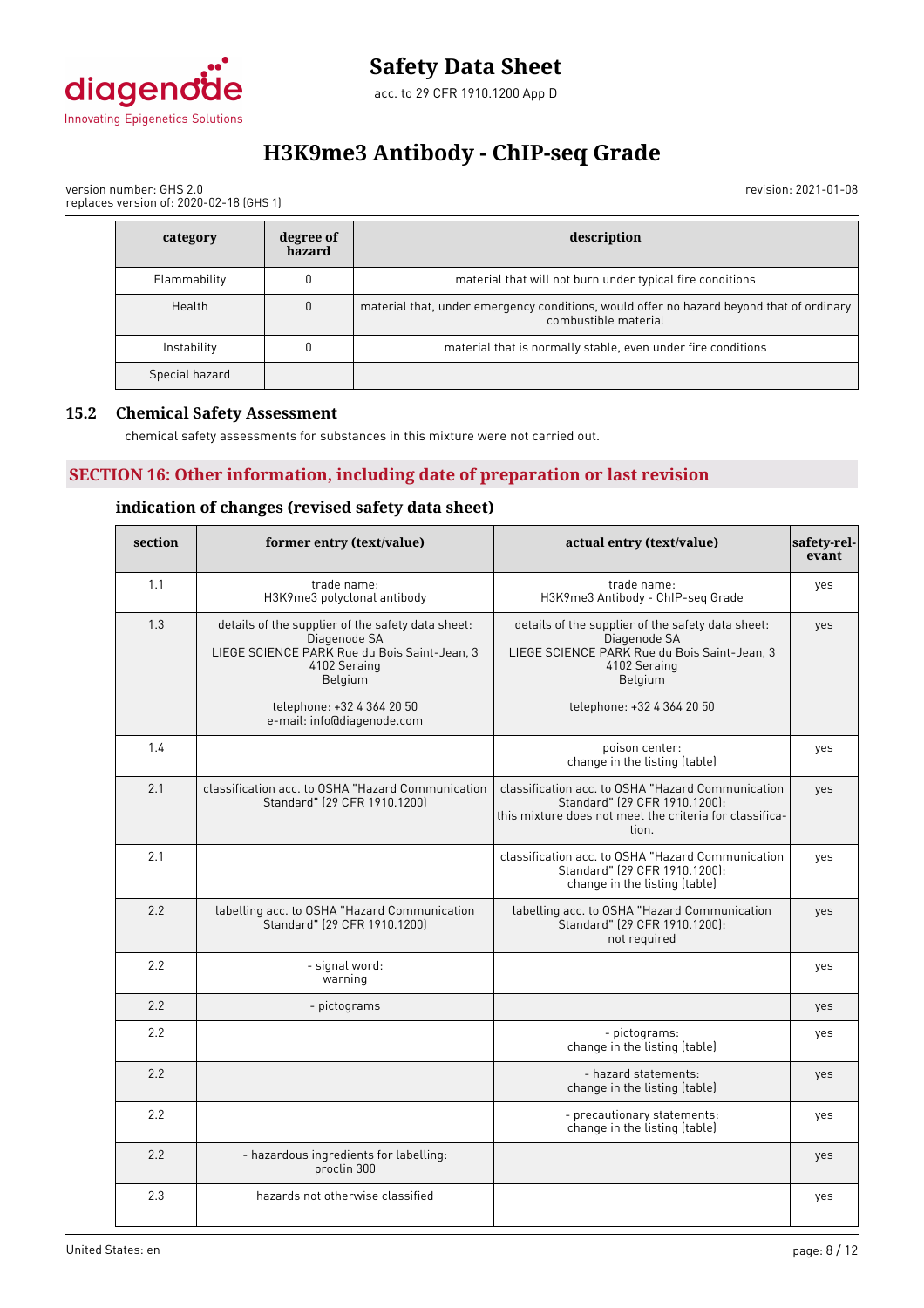

# **Safety Data Sheet**

acc. to 29 CFR 1910.1200 App D

# **H3K9me3 Antibody - ChIP-seq Grade**

version number: GHS 2.0 replaces version of: 2020-02-18 (GHS 1) revision: 2021-01-08

| section | former entry (text/value)                                                                                                                                                                                                                                             | actual entry (text/value)                                                                                                                                                  | safety-rel-<br>evant |
|---------|-----------------------------------------------------------------------------------------------------------------------------------------------------------------------------------------------------------------------------------------------------------------------|----------------------------------------------------------------------------------------------------------------------------------------------------------------------------|----------------------|
| 2.3     |                                                                                                                                                                                                                                                                       | hazards not otherwise classified:<br>change in the listing (table)                                                                                                         | yes                  |
| 2.3     | results of PBT and vPvB assessment:<br>this mixture does not contain any substances that<br>are assessed to be a PBT or a vPvB.                                                                                                                                       |                                                                                                                                                                            | yes                  |
| 3.2     |                                                                                                                                                                                                                                                                       | mixtures:<br>change in the listing (table)                                                                                                                                 | yes                  |
| 2.3     | other hazards                                                                                                                                                                                                                                                         | other hazards:<br>of no significance                                                                                                                                       | yes                  |
| 3.2     | mixtures:<br>description of the mixtureThis product is composed<br>of antibodies in aqueous buffer solution. It contains<br>0.05% sodium azide and 0,05% ProClin™ 300 as pre-<br>servative.                                                                           | mixtures:<br>description of the mixtureThis product is composed<br>of antibodies in aqueous buffer solution. It contains<br>0.05% sodium azide as preservative.            | yes                  |
| 4.1     | following skin contact:<br>rinse skin with water/shower.                                                                                                                                                                                                              | following skin contact:<br>wash with plenty of soap and water.                                                                                                             | yes                  |
| 5.1     | suitable extinguishing media:<br>water, foam, ABC-powder                                                                                                                                                                                                              | suitable extinguishing media:<br>water spray, BC-powder, carbon dioxide (CO2)                                                                                              | yes                  |
| 5.2     | special hazards arising from the substance or mix-<br>ture:<br>deposited combustible dust has considerable explo-<br>sion potential.                                                                                                                                  | special hazards arising from the substance or mix-<br>ture                                                                                                                 | yes                  |
| 5.2     | hazardous combustion products:<br>nitrogen oxides (NOx), carbon monoxide (CO), carbon<br>dioxide (CO2)                                                                                                                                                                | hazardous combustion products:<br>nitrogen oxides (NOx)                                                                                                                    | yes                  |
| 6.3     | advice on how to contain a spill:<br>covering of drains, take up mechanically                                                                                                                                                                                         | advice on how to contain a spill:<br>covering of drains                                                                                                                    | yes                  |
| 6.3     | advice on how to clean up a spill:<br>take up mechanically.                                                                                                                                                                                                           | advice on how to clean up a spill:<br>wipe up with absorbent material (e.g. cloth, fleece).<br>collect spillage: sawdust, kieselgur (diatomite), sand,<br>universal binder | yes                  |
| 6.3     |                                                                                                                                                                                                                                                                       | appropriate containment techniques:<br>use of adsorbent materials.                                                                                                         | yes                  |
| 7.1     | - measures to prevent fire as well as aerosol and<br>dust generation:<br>use local and general ventilation. take precaution-<br>ary measures against static discharge. use only in<br>well-ventilated areas. ground/bond container and<br>receiving equipment.        | - measures to prevent fire as well as aerosol and<br>dust generation:<br>use local and general ventilation. use only in well-<br>ventilated areas.                         | yes                  |
| 7.1     | specific notes/details:<br>dust deposits may accumulate on all deposition sur-<br>faces in a technical room. the product in the de-<br>livered form is not dust explosion capable; the en-<br>richment of fine dust however leads to the danger of<br>dust explosion. |                                                                                                                                                                            | yes                  |
| 7.2     | managing of associated risks                                                                                                                                                                                                                                          |                                                                                                                                                                            | yes                  |
| 7.2     | - explosive atmospheres:<br>removal of dust deposits.                                                                                                                                                                                                                 |                                                                                                                                                                            | yes                  |
| 7.2     | - ventilation requirements:<br>use local and general ventilation.                                                                                                                                                                                                     |                                                                                                                                                                            | yes                  |
| 7.2     |                                                                                                                                                                                                                                                                       | control of the effects                                                                                                                                                     | yes                  |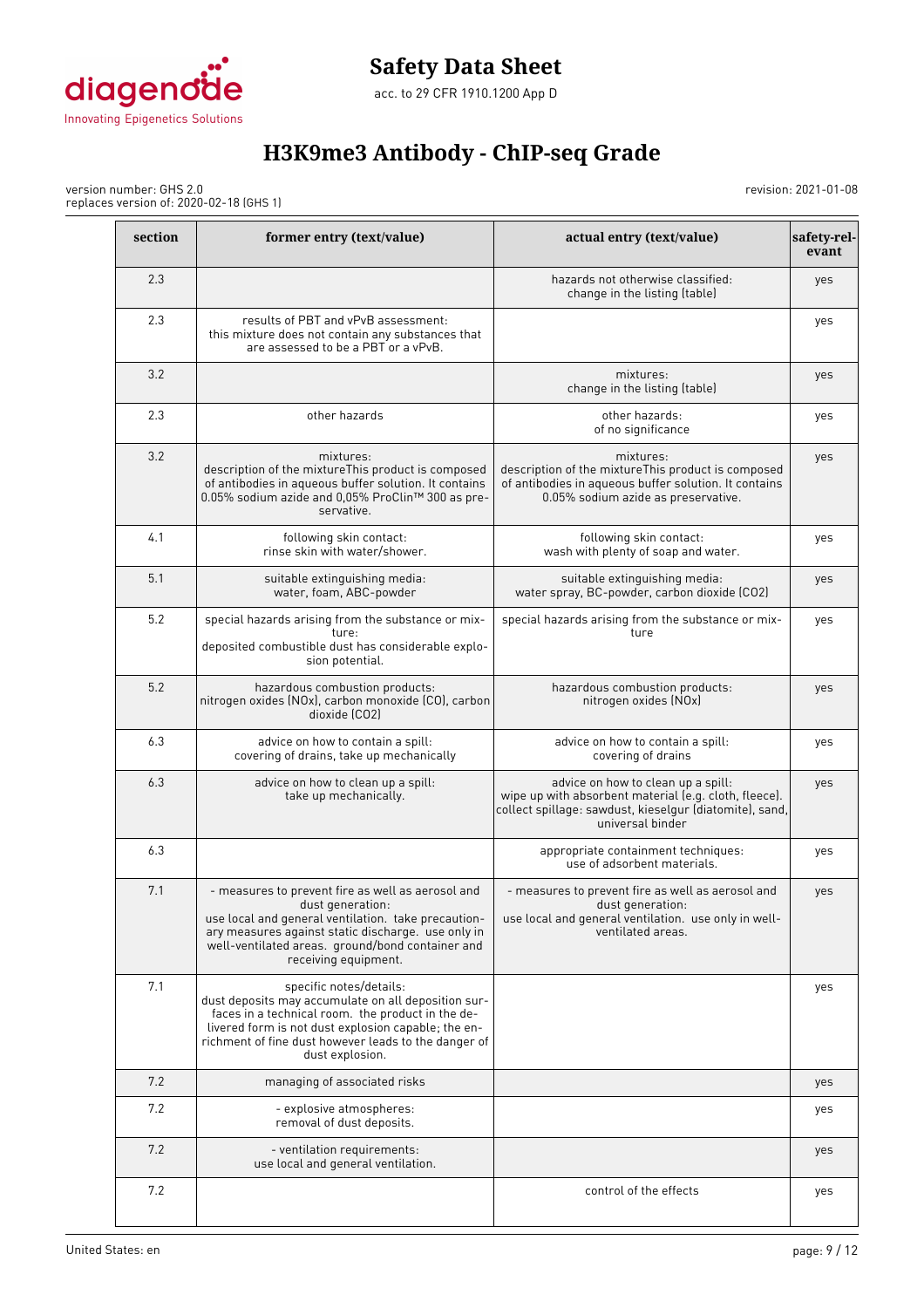

# **Safety Data Sheet**

acc. to 29 CFR 1910.1200 App D

# **H3K9me3 Antibody - ChIP-seq Grade**

revision: 2021-01-08

version number: GHS 2.0 replaces version of: 2020-02-18 (GHS 1)

| section | former entry (text/value)                                                                                                                                                                  | actual entry (text/value)                                                                                                                                                                                                                                                                                                                                                                                                                                                | safety-rel-<br>evant |
|---------|--------------------------------------------------------------------------------------------------------------------------------------------------------------------------------------------|--------------------------------------------------------------------------------------------------------------------------------------------------------------------------------------------------------------------------------------------------------------------------------------------------------------------------------------------------------------------------------------------------------------------------------------------------------------------------|----------------------|
| 7.2     |                                                                                                                                                                                            | protect against external exposure, such as:<br>frost                                                                                                                                                                                                                                                                                                                                                                                                                     | yes                  |
| 8.1     | control parameters                                                                                                                                                                         | control parameters:<br>this information is not available.                                                                                                                                                                                                                                                                                                                                                                                                                | yes                  |
| 8.1     |                                                                                                                                                                                            | occupational exposure limit values (Workplace Ex-<br>posure Limits):<br>change in the listing (table)                                                                                                                                                                                                                                                                                                                                                                    | yes                  |
| 8.1     |                                                                                                                                                                                            | relevant DNELs of components of the mixture:<br>change in the listing (table)                                                                                                                                                                                                                                                                                                                                                                                            | yes                  |
| 8.1     |                                                                                                                                                                                            | relevant PNECs of components of the mixture:<br>change in the listing (table)                                                                                                                                                                                                                                                                                                                                                                                            | yes                  |
| 8.2     | hand protection:<br>wear protective gloves.                                                                                                                                                | hand protection:<br>wear suitable gloves. chemical protection gloves are<br>suitable, which are tested according to EN 374.<br>check leak-tightness/impermeability prior to use. in<br>the case of wanting to use the gloves again, clean<br>them before taking off and air them well. for special<br>purposes, it is recommended to check the resist-<br>ance to chemicals of the protective gloves men-<br>tioned above together with the supplier of these<br>gloves. | yes                  |
| 8.2     | respiratory protection:<br>particulate filter device (EN 143).                                                                                                                             | respiratory protection:<br>in case of inadequate ventilation wear respiratory<br>protection.                                                                                                                                                                                                                                                                                                                                                                             | yes                  |
| 9.1     | physical state:<br>solid                                                                                                                                                                   | physical state:<br>liquid                                                                                                                                                                                                                                                                                                                                                                                                                                                | yes                  |
| 9.1     | pH (value):<br>not applicable                                                                                                                                                              | pH (value):<br>not determined                                                                                                                                                                                                                                                                                                                                                                                                                                            | yes                  |
| 9.1     | flash point:<br>not applicable                                                                                                                                                             | flash point:<br>not determined                                                                                                                                                                                                                                                                                                                                                                                                                                           | yes                  |
| 9.1     | flammability (solid, gas):<br>this material is combustible, but will not ignite read-<br>ily                                                                                               | flammability (solid, gas):<br>not relevant, (fluid)                                                                                                                                                                                                                                                                                                                                                                                                                      | yes                  |
| 9.1     | explosion limits of dust clouds:<br>not determined                                                                                                                                         |                                                                                                                                                                                                                                                                                                                                                                                                                                                                          | yes                  |
| 9.1     | viscosity:<br>not relevant (solid matter)                                                                                                                                                  | viscosity:<br>not determined                                                                                                                                                                                                                                                                                                                                                                                                                                             | yes                  |
| 10.2    | chemical stability:<br>see below "Conditions to avoid".                                                                                                                                    | chemical stability:<br>the material is stable under normal ambient and an-<br>ticipated storage and handling conditions of temper-<br>ature and pressure.                                                                                                                                                                                                                                                                                                                | yes                  |
| 10.4    | hints to prevent fire or explosion:<br>the product in the delivered form is not dust explo-<br>sion capable; the enrichment of fine dust however<br>leads to the danger of dust explosion. |                                                                                                                                                                                                                                                                                                                                                                                                                                                                          | yes                  |
| 10.5    | incompatible materials:<br>oxidizers                                                                                                                                                       | incompatible materials:<br>there is no additional information.                                                                                                                                                                                                                                                                                                                                                                                                           | yes                  |
| 11.1    | classification acc. to OSHA "Hazard Communication<br>Standard" (29 CFR 1910.1200)                                                                                                          | classification acc. to OSHA "Hazard Communication<br>Standard" (29 CFR 1910.1200):<br>this mixture does not meet the criteria for classifica-<br>tion.                                                                                                                                                                                                                                                                                                                   | yes                  |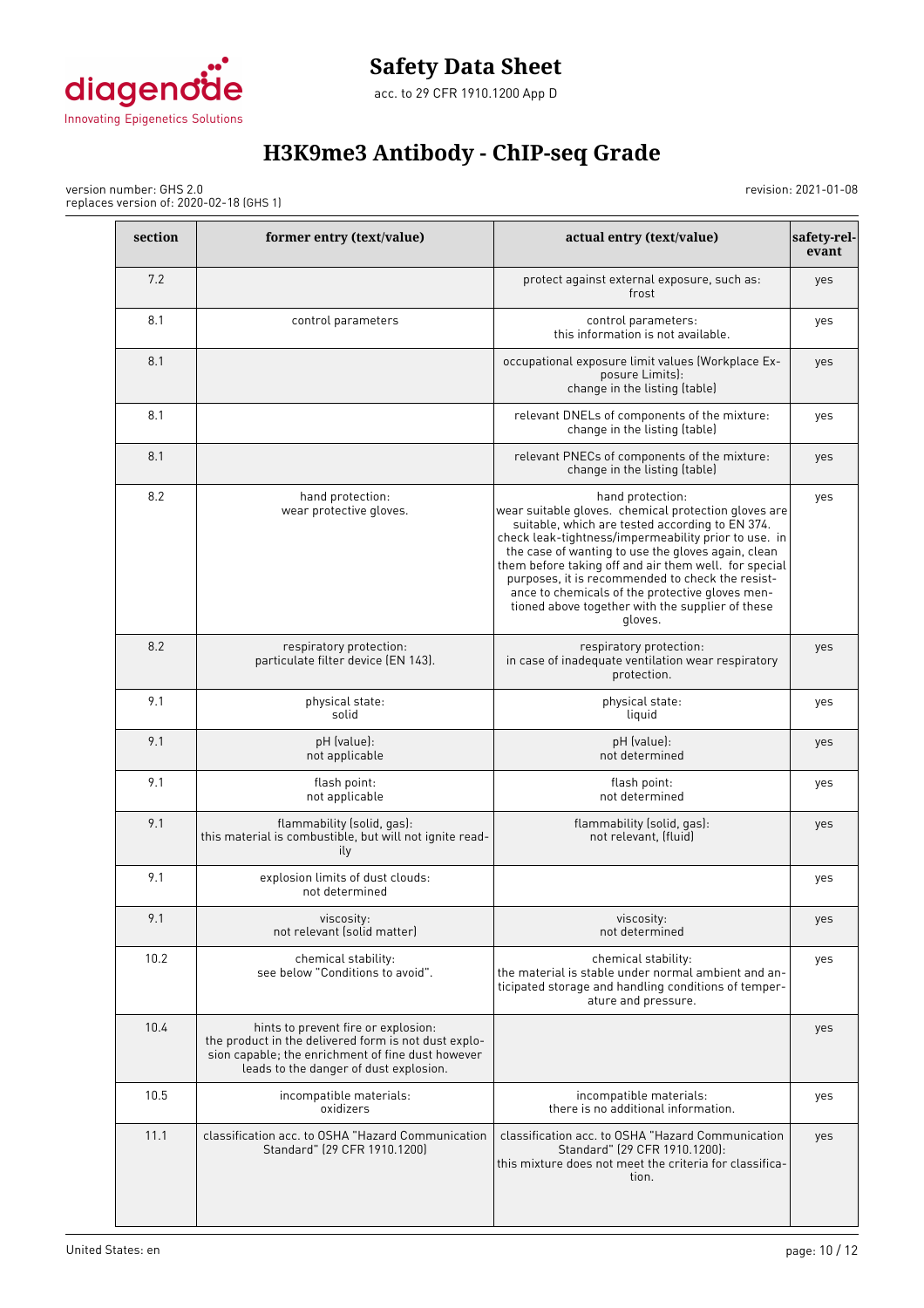

revision: 2021-01-08

version number: GHS 2.0 replaces version of: 2020-02-18 (GHS 1)

| section | former entry (text/value)                                                                                                | actual entry (text/value)                                                                                       | safety-rel-<br>evant |
|---------|--------------------------------------------------------------------------------------------------------------------------|-----------------------------------------------------------------------------------------------------------------|----------------------|
| 11.1    | respiratory or skin sensitization:<br>may cause an allergic skin reaction.                                               | respiratory or skin sensitization:<br>shall not be classified as a respiratory or skin sensit-<br>izer.         | yes                  |
| 12.1    | toxicity:<br>harmful to aquatic life.                                                                                    | toxicity:<br>shall not be classified as hazardous to the aquatic<br>environment.                                | yes                  |
| 12.1    |                                                                                                                          | aquatic toxicity (acute) of components of the mixture:<br>change in the listing (table)                         | yes                  |
| 12.6    | other adverse effects:<br>data are not available.                                                                        | endocrine disrupting properties:<br>information on this property is not available.                              | yes                  |
| 15.1    | national regulations (United States)                                                                                     |                                                                                                                 | yes                  |
| 15.1    | VOC content:<br>Regulated Volatile Organic Compounds (VOC-EPA):<br>Regulated Volatile Organic Compounds (VOC-Cal<br>ARB: |                                                                                                                 | yes                  |
| 15.1    |                                                                                                                          | NPCA-HMIS® III:<br>change in the listing (table)                                                                | yes                  |
| 15.1    |                                                                                                                          | <b>NFPA® 704:</b><br>change in the listing (table)                                                              | yes                  |
| 16      | list of relevant phrases (code and full text as stated<br>in chapter 2 and 3)                                            |                                                                                                                 | yes                  |
| 16      |                                                                                                                          | list of relevant phrases (code and full text as stated<br>in chapter 2 and 3):<br>change in the listing (table) | yes                  |
| 16      |                                                                                                                          | abbreviations and acronyms:<br>change in the listing (table)                                                    | yes                  |

### **abbreviations and acronyms**

| abbr.                 | descriptions of used abbreviations                                                                            |
|-----------------------|---------------------------------------------------------------------------------------------------------------|
| 49 CFR US DOT         | 49 CFR U.S. Department of Transportation                                                                      |
| DGR                   | Dangerous Goods Regulations (see IATA/DGR)                                                                    |
| <b>IATA</b>           | International Air Transport Association                                                                       |
| IATA/DGR              | Dangerous Goods Regulations (DGR) for the air transport (IATA)                                                |
| ICA <sub>0</sub>      | International Civil Aviation Organization                                                                     |
| <b>IMDG</b>           | International Maritime Dangerous Goods Code                                                                   |
| MARPOL                | International Convention for the Prevention of Pollution from Ships (abbr. of "Marine Pollutant")             |
| <b>NPCA-HMIS® III</b> | National Paint and Coatings Association: Hazardous Materials Identification System - HMIS® III, Third Edition |
| <b>OSHA</b>           | Occupational Safety and Health Administration (United States)                                                 |
| <b>PBT</b>            | Persistent, Bioaccumulative and Toxic                                                                         |
| vPvB                  | Very Persistent and very Bioaccumulative                                                                      |

# **key literature references and sources for data**

OSHA Hazard Communication Standard (HCS), 29 CFR 1910.1200.